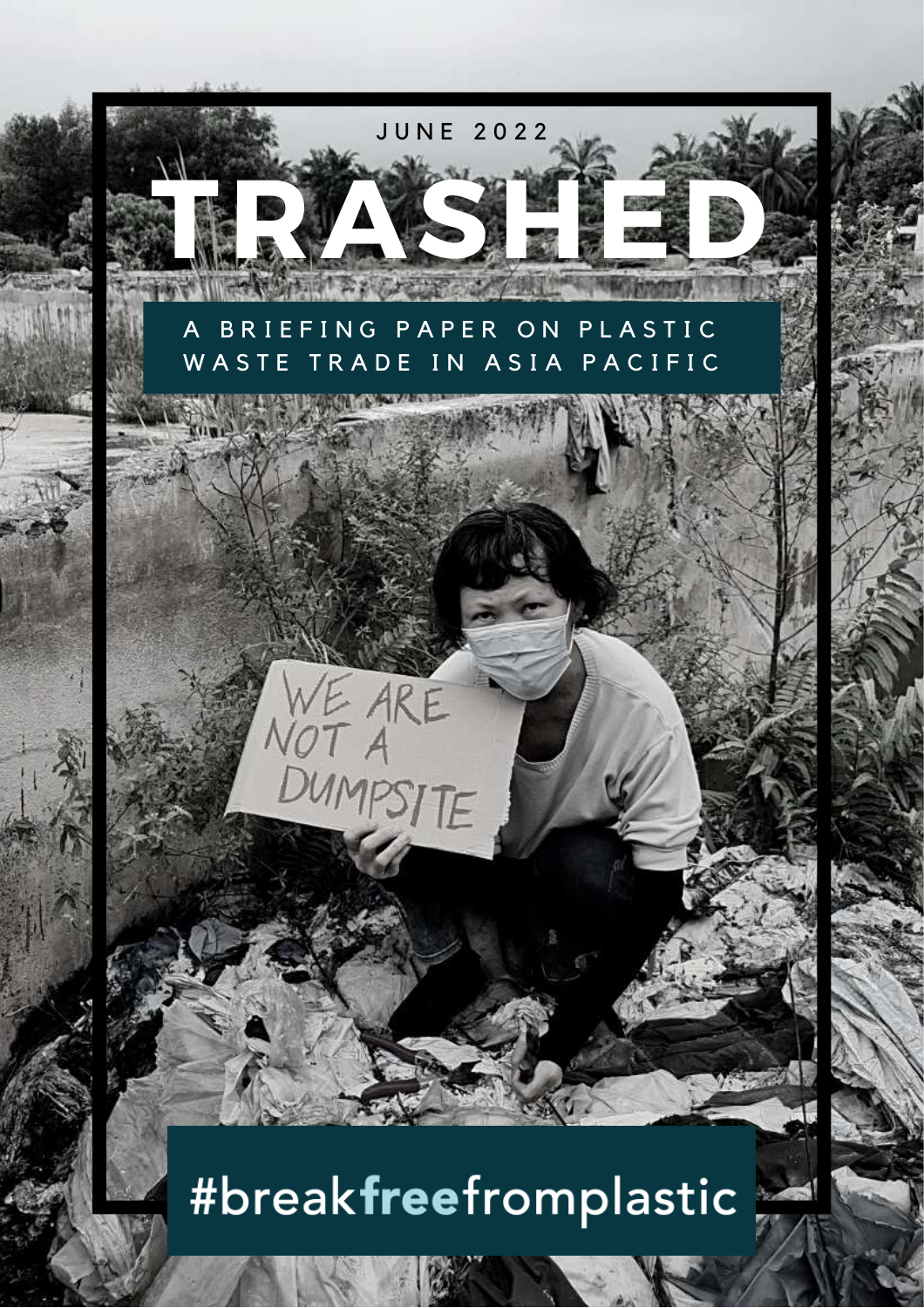# I N T R O D U C T I O N

## Written by: Pui Yi Wong



Plastic poisons our health and environment across its lifecycle, from extraction to disposal, in ways that are irreversible and irrefutably threatens human [existence](https://eia-international.org/report/connecting-the-dots-plastic-pollution-and-the-planetary-emergency/).

Plastic pollutes the environment and risks the [health](http://www.ciel.org/wp-content/uploads/2022/02/CIEL_2-pagers_The-Hidden-Costs-of-a-Plastic-Planet-Health.pdf) of communities through cancer-causing and endocrine-disrupting chemical [additives,](https://ipen.org/news/new-global-studies-show-health-threats-throughout-plastics-supply-chain) and possibly causes thousands of [deaths](https://www.theguardian.com/environment/2019/may/14/mismanaged-waste-kills-up-to-a-million-people-a-year-globally) from preventable diseases brought by mismanaged waste. It destroys **[biodiversity](https://wwfint.awsassets.panda.org/downloads/wwf_impacts_of_plastic_pollution_on_biodiversity.pdf)** and ecosystems, accounting for at least 85% of the total marine waste, [threatening](https://wedocs.unep.org/xmlui/bitstream/handle/20.500.11822/36963/POLSOL.pdf) whales, seals, turtles, birds, and fish as well as plankton, worms and corals. It exacerbates climate [change](https://www.ciel.org/project-update/plastic-climate-the-hidden-costs-of-a-plastic-planet/) as it is derived from [fossil](https://www.no-burn.org/wp-content/uploads/Plastic-is-Carbon-Oct2021.pdf) fuels and is often burnt as a method of disposal, generating even more greenhouse gases.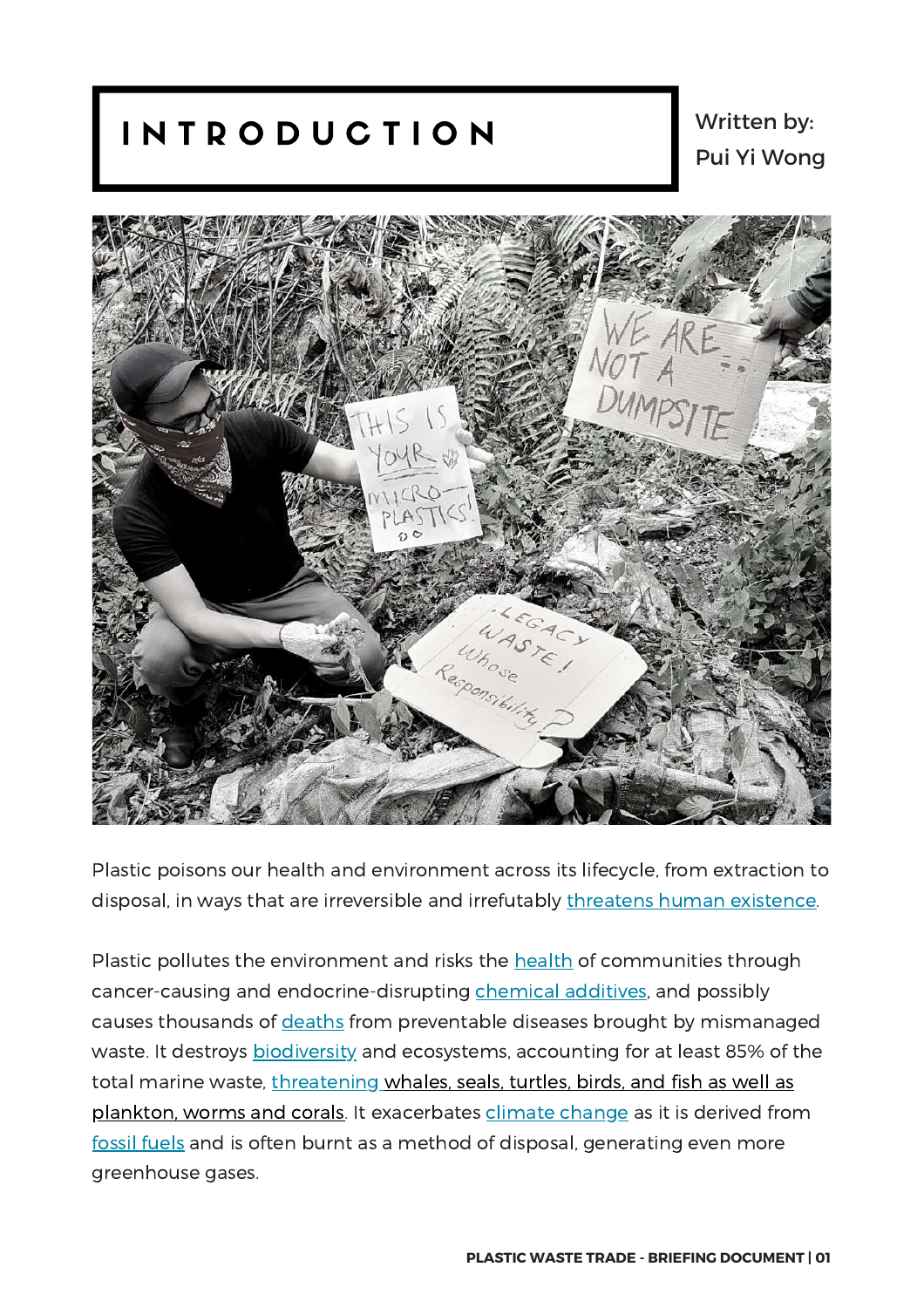The dire consequences of plastic pollution demand urgent action and real solutions. At the 5th United Nations Environment Assembly (UNEA 5.2) held in Nairobi, Kenya, in early 2022, Member States came together and agreed to work towards an [international](https://wedocs.unep.org/bitstream/handle/20.500.11822/38522/k2200647_-_unep-ea-5-l-23-rev-1_-_advance.pdf?sequence=1&isAllowed=y) legally binding agreement to end plastic pollution.

A key to unlocking solutions to plastic pollution is **to institute bans on the export of plastic waste from high-income, high-consuming countries to weaker economies**, with **stringent controls protecting countries from the harms stemming from the plastic waste trade**. Here are the reasons why.



## **1. Plastic waste trade is a source of marine plastic pollution.**

An estimated 80% of [marine](https://www.iucn.org/resources/issues-briefs/marine-plastic-pollution#:~:text=Plastic%20debris%20is%20currently%20the,waters%20to%20deep%2Dsea%20sediments.) debris stems from plastic, which includes consumer products and packaging, domestic waste, and discarded fishing gear. A portion of that volume comes from plastic waste that had been shipped for recycling.

Researchers estimated that up to 31% of [polyethylene](https://doi.org/10.1016/j.envint.2020.105893) (PE) waste exported from Europe is not recycled at all, with as much as 24% of rejected plastic potentially ending up as marine pollution, while others were landfilled or burnt. Other researchers from the U.S. National Academies of Sciences, Engineering, and Medicine have published [peer-reviewed](https://nap.nationalacademies.org/catalog/26132/reckoning-with-the-us-role-in-global-ocean-plastic-waste) studies proving that the plastic waste trade contributes significant amounts of plastic pollution to the ocean.

Plastic waste trade also increases ship traffic in the ocean. In 2019, 225 [containers](https://www.plasticpollutioncoalition.org/blog/2020/4/6/why-is-the-us-still-offshoring-post-consumer-plastic-waste-around-the-world) per day were estimated to be shipped from the United States (US) to countries with poor waste management. This totals to [125,423](https://www.plasticpollutioncoalition.org/blog/2020/4/6/why-is-the-us-still-offshoring-post-consumer-plastic-waste-around-the-world) containers of plastic waste, or 9 container ships (hauling capacity of 15,000 containers per trip), from just one country in one year. Increasing ship traffic [threatens](https://www.theguardian.com/environment/2009/apr/09/shipping-pollution) to disturb seabed [sedimentation](https://www.frontiersin.org/articles/10.3389/fmars.2021.678845/full) and [marine](https://www.frontiersin.org/articles/10.3389/fmars.2020.00637/full) fauna, and worsen air [quality](https://agupubs.onlinelibrary.wiley.com/doi/full/10.1002/2014GL061786?campaign=wlytk-41855.5282060185).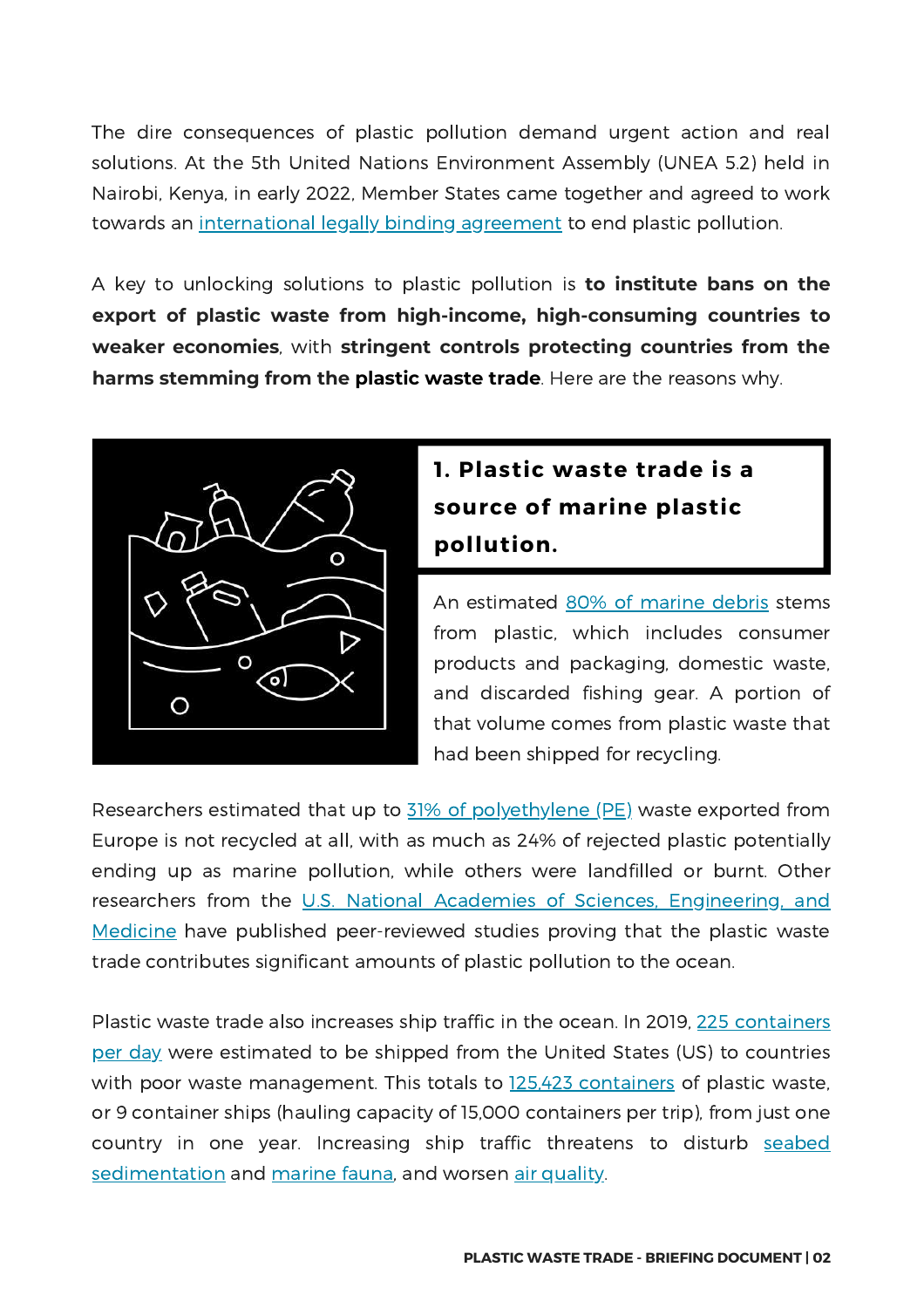# **2. Plastic waste exports drive ever-expanding plastic production.**

Since the mid-1950s, plastic production has increased by 18,300% as modern society embraced convenience and fast consumption, producing about 10 billion tonnes of plastic to date. The global trade in plastic waste [increased](https://eia-international.org/wp-content/uploads/EIA-The-Truth-Behind-Trash-FINAL.pdf) even as global



plastic production increased. This raises a red flag.

More than a quarter of a billion tonnes of plastic waste has been exported around the world since 1988, with almost one-third of the exports originating from the US, Japan, and Germany. Almost half of all plastic waste is now generated in OECD [countries](https://www.oecd.org/newsroom/plastic-pollution-is-growing-relentlessly-as-waste-management-and-recycling-fall-short.htm).

Plastic waste exports have allowed people from high-consuming developed countries to avoid dealing with the environmental impacts of their own plastic consumption. Worryingly, the  $US$ ,  $EU$ , and  $China$  are seeing a surge of investments from the petrochemical industry to produce even more plastic.



# **3. Plastic waste exports unjustly cause pollution in the Global South.**

In 2018, China's National Sword Policy came into effect, banning 24 types of solid waste imports to the country, including plastic and paper waste. The list was later expanded to 32 types of waste.

This caused a global disruption in the recyclable material market and redirected plastic waste to new destination countries, primarily in Southeast Asia such as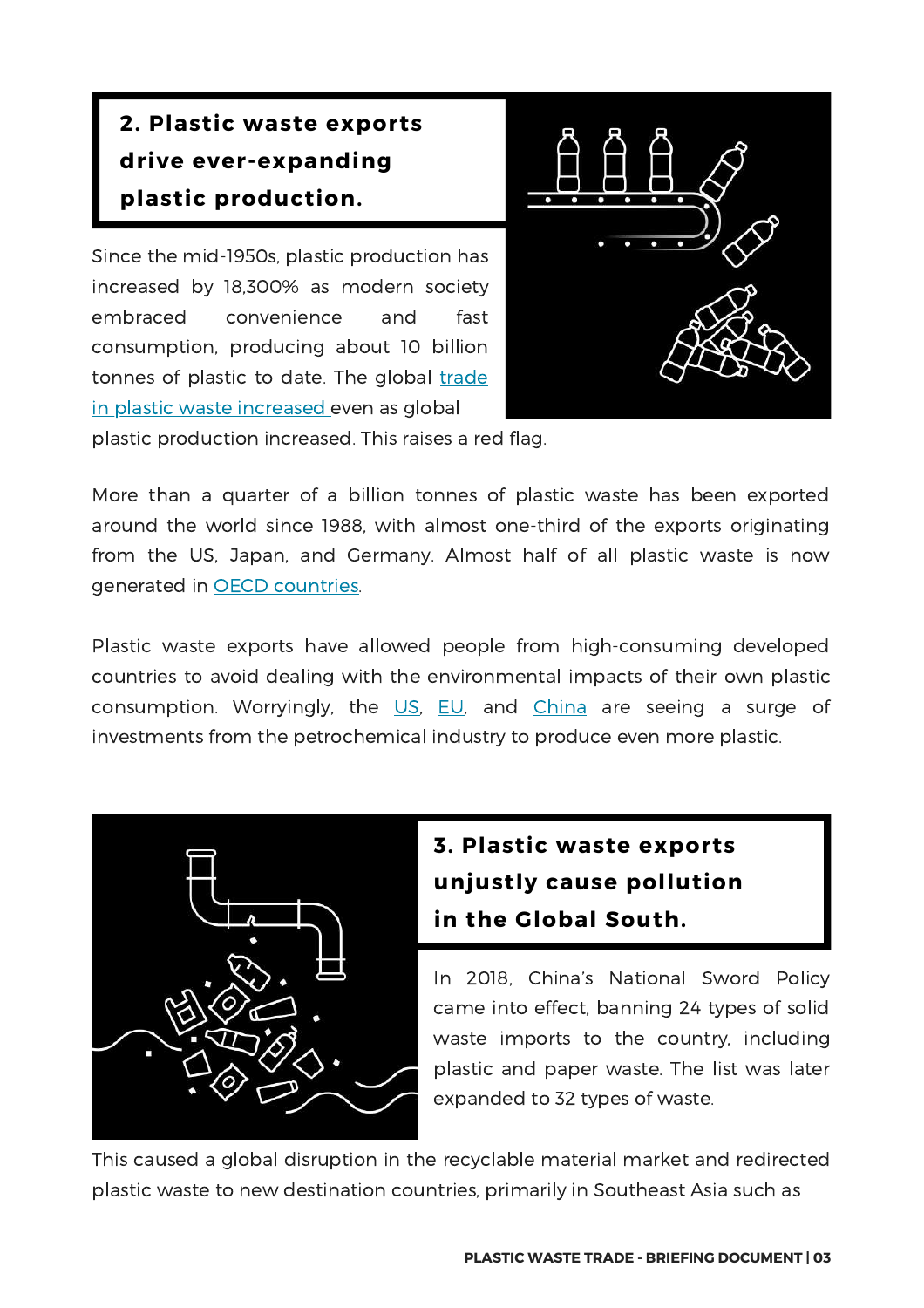[Malaysia](https://c4center.org/malaysia-is-not-a-garbage-dump-citizens-against-corruption-complacency-crime-and-climate-crisis/), Thailand, [Indonesia,](https://www.no-burn.org/wp-content/uploads/2022/02/Report-July-12-2019-Spreads-no-marks-1.pdf) [Vietnam,](https://www.reuters.com/article/us-vietnam-waste-idUSKBN1KG0KL) and the [Philippines](https://www.greenpeace.org/static/planet4-philippines-stateless/2020/03/da311344-waste-trade-in-the-philippines-report-v2.pdf), as well as other countries like Sri [Lanka](https://www.theguardian.com/environment/2019/jul/25/sri-lanka-finds-hazardous-waste-in-uk-metal-recycling-cargo), [India,](https://www.cbc.ca/news/canada/montreal/enquete-recycling-plastics-montreal-1.6345558) [Turkey,](https://www.greenpeace.org/static/planet4-turkey-stateless/2022/02/be5d1ad3-game-of-waste-global-plastic-waste-trade-impact-on-turkey-greenpeace-report.pdf) [Tunisia](https://www.africanews.com/2022/02/18/tunisia-to-return-illegally-supplied-waste-to-italy//), and several in Latin [America.](https://www.theguardian.com/environment/2021/dec/24/latin-america-urges-us-to-reduce-plastic-waste-exports-to-region)

After years of being unable to control the illicit trade of hazardous materials, China instituted the ban to protect its environmental and human health. In a formal [notification](https://perma.cc/3CUT-LEM9) to the World Trade Organization (WTO) Committee on Technical Barriers to Trade dated 18 July 2017, the Chinese government report "they found that large amounts of dirty wastes or even hazardous wastes are mixed in the solid waste that can be used as raw materials. This seriously polluted China's environment."

Plastic waste imports have led to increasing cases of illegal recycling, dumping, and burning of waste at destination countries, causing much [harm](https://www.lastbeachcleanup.org/plastic-waste-exports) including land, water and air pollution, and [poisoning](https://ipen.org/documents/plastic-waste-poisoning-food-and-threatening-communities-africa-asia-central-eastern) food chains. The waste trade privatises profits for companies involved in the waste trade and fails to account for the costs of environmental pollution and health deterioration.

In addition, the costs incurred by governments in terms of enforcement, monitoring, cleaning up, and rehabilitating polluted environments remain unknown. Many polluted dumpsites remain *[unrehabilitated](https://www.greenpeace.org/malaysia/publication/3349/the-recycling-myth-2-0/)* due to resource constraints.



**exacerbate corruption and illegality.** The illicit transboundary trade of plastics is

**4. Plastic waste exports**

a pressing problem. The plastics recycling industry in the UK was [suspected](https://www.theguardian.com/environment/2018/oct/18/uk-recycling-industry-under-investigation-for-and-corruption) of abuse and fraud by organised criminals and firms within the export system, while the misdeclaration of waste shipments were discovered in [Spain](https://rethinkplasticalliance.eu/wp-content/uploads/2021/11/RPa-ZWE-Illegal-plastic-shipments-Spain-report-1-1.pdf).

Annual [revenues](https://op.europa.eu/en/publication-detail/-/publication/ab3534a2-87a0-11eb-ac4c-01aa75ed71a1/language-en) from illicit waste trafficking among 23 European Union (EU) Member States ranged between 4 and 15 billion Euros, and is expected to increase.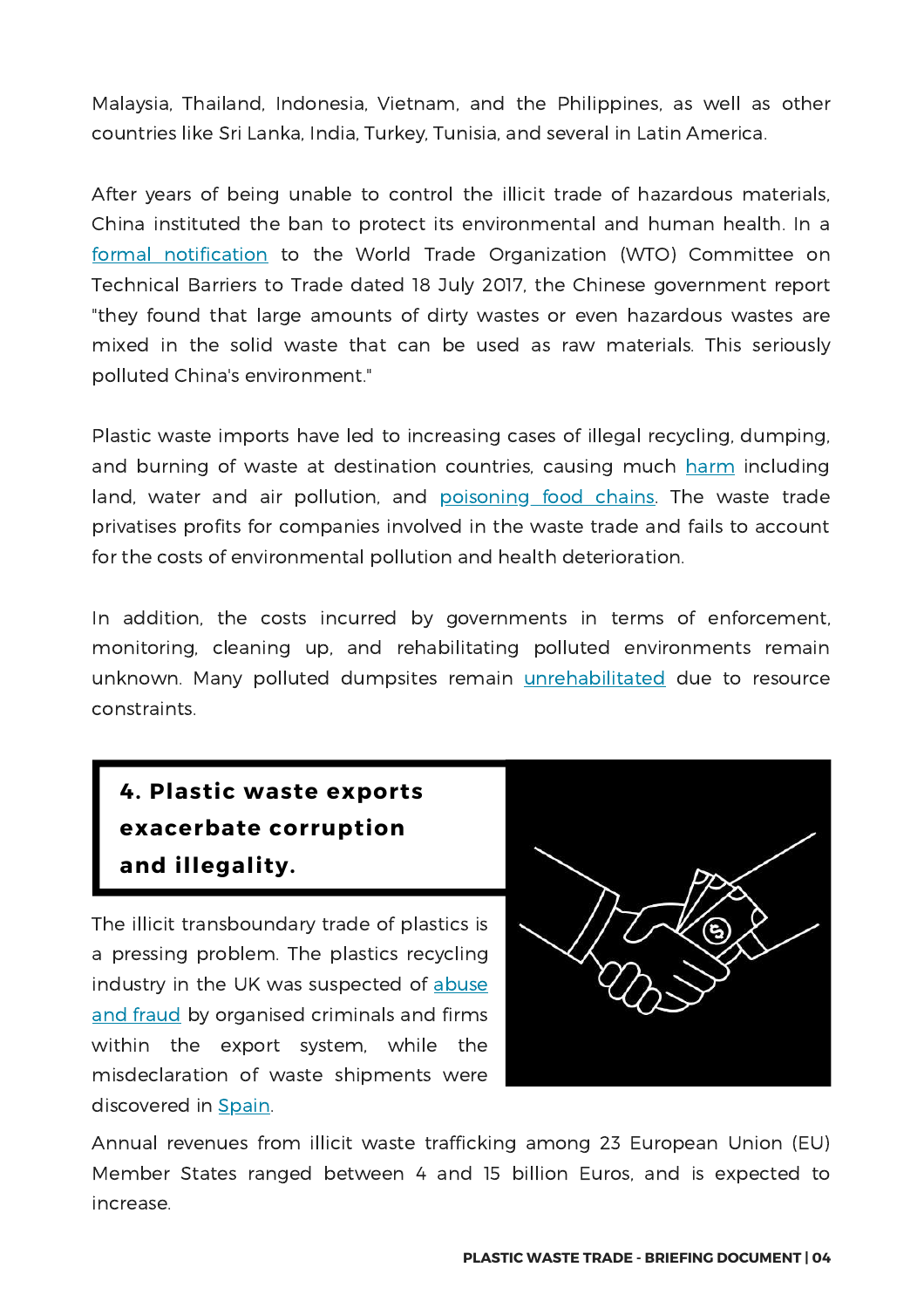[INTERPOL](https://www.interpol.int/News-and-Events/News/2020/INTERPOL-report-alerts-to-sharp-rise-in-plastic-waste-crime) documented an increase in illegal waste shipments from 2018 to 2020, primarily rerouted to Southeast Asia through transit countries to camouflage the origin of the waste shipment, and involving organised crime, financial fraud, and corruption. Criminal groups involved in illegal plastic waste recycled [threatened](https://c4center.org/c4-center-brief-no-1-good-governance-and-the-global-plastic-waste-trade/) those who exposed them.

The European [Anti-Fraud](https://ec.europa.eu/anti-fraud/media-corner/news/olafs-work-against-waste-trafficking-helps-italian-authorities-stop-illicit-waste-2021-09-02_es) Office (OLAF) also highlighted the problem of waste trafficking, revealing cases where OLAF assisted the Italian authorities to block smuggled waste shipments to Malaysia and Turkey.

[Furthermore,](https://globalinitiative.net/analysis/illicit-trade-plastic-waste/) the Global Initiative Against Transnational Organized Crime (GI-TOC) exposed the intricate networks in illicit plastic waste flows, involving "brokers, recycling companies, logistics and shipping entities, as well as corrupt officials who arrange the shipping of hazardous and mixed waste from countries such as the US, the UK or The Netherlands to Malaysia, the Philippines and other countries predominantly in the Global South. In destination countries, consignments are illegally disposed of in the absence of suitable processing facilities". GI-TOC also found groups involved in drugs and [prostitution](https://www.euronews.com/green/2021/11/15/slavery-human-trafficking-and-drugs-what-do-they-have-to-do-with-plastic-waste) moving into the plastic waste economy.



## **5. Plastic waste exportation is equivalent to waste colonialism.**

Global plastic waste trade has led to the diversion of land and water resources, establishment of polluting infrastructure for waste management, and human rights violations in importing countries all over the world.

This is akin to "waste [colonialism](https://www.no-burn.org/stop-waste-colonialism/)", where more powerful countries export their toxic waste problem to developing countries and acquire local resources to meet their own goals.

Local communities, often marginalised groups, find themselves living in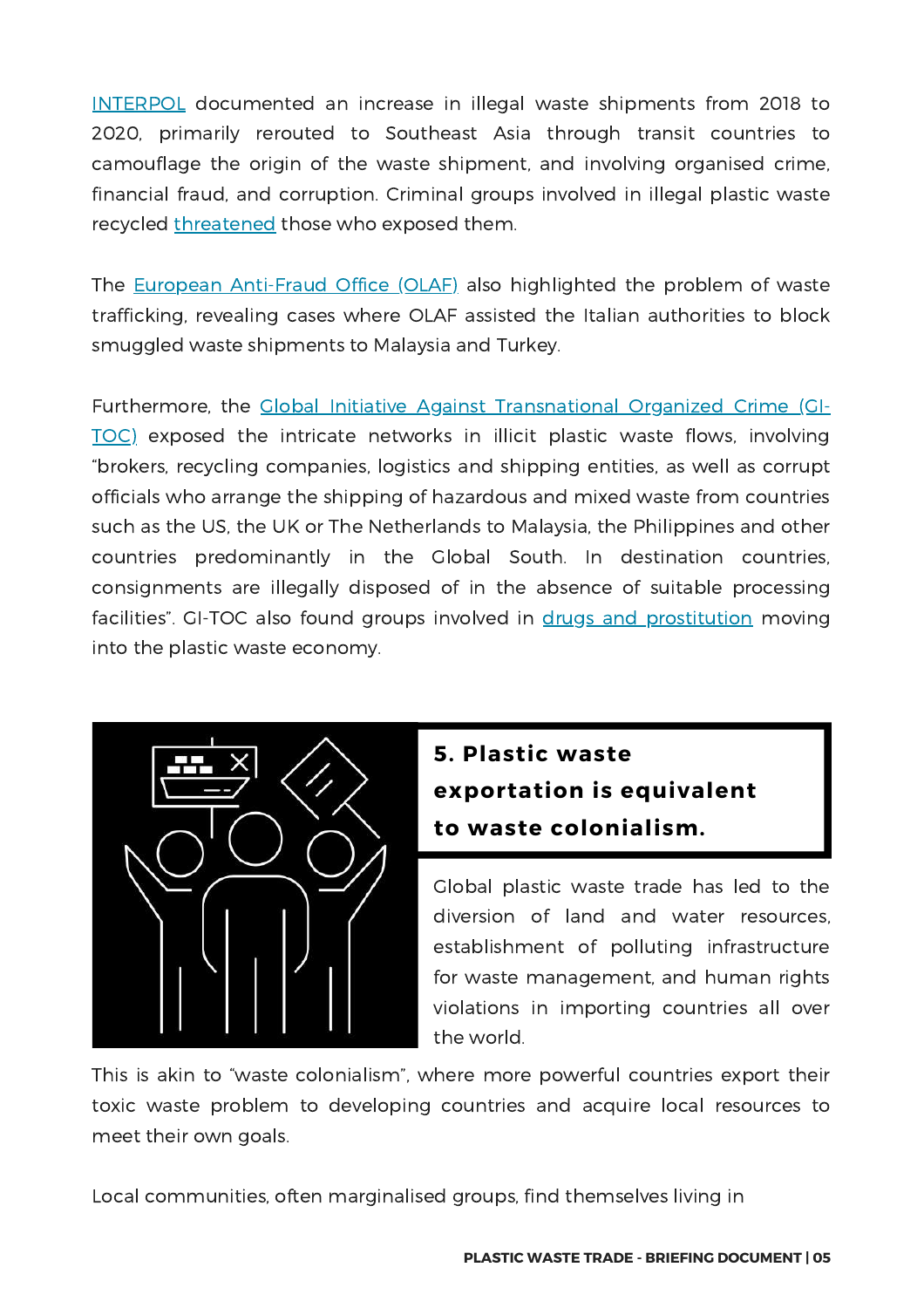environments polluted by other peoples' waste. They face health risks from toxic chemicals at dumpsites, or greenhouse gases, dioxin, furan, and [polychlorinated](https://www.greenpeace.org.uk/resources/game-of-waste-report/#:~:text=This%20report%20details%20the%20chemical,or%20the%20burning%20of%20plastics.) biphenyls (PCBs) from fires that frequently occur.

Problems arise not only through illegal waste dumping, as even the mechanical recycling of plastic has been found to be a likely major source of [microplastics](https://www.sciencedirect.com/science/article/abs/pii/S0269749122003281?via%3Dihub) pollution. Workers at waste sorting and recycling facilities are also exposed to occupational hazards without adequate protection, while whole communities have become dependent on sorting imported waste. locked into dirty jobs.

Sustainable economic growth and resilience depend on healthy ecosystems. The global trade in plastic waste, which has decimated local natural environments with imported plastic scraps, is not facilitating economies of scale to enhance circularity. It [perpetuates](https://ipen.org/documents/widespread-chemical-contamination-recycled-plastic-pellets-globally) injustice, and poisons the circular economy as toxic chemicals are recycled from old waste into new products.

As the world recovers from COVID-19 and faces up to the threat of climate change, economies must pursue low-carbon recovery. Job creation and economic growth should be rooted in environmental sustainability across all sectors, protecting human health, creating equitable and liveable cities, and safeguarding the environment for future generations.

Resource efficiency, responsible waste management, and stringent pollution and emissions controls should be prioritised in both the Global North and the Global South. [Plastic](https://static1.squarespace.com/static/5eda91260bbb7e7a4bf528d8/t/616ef29221985319611a64e0/1634661022294/REPORT_The_New-Coal_Plastics_and_Climate-Change_10-21-2021.pdf) is the new coal that must be phased out.

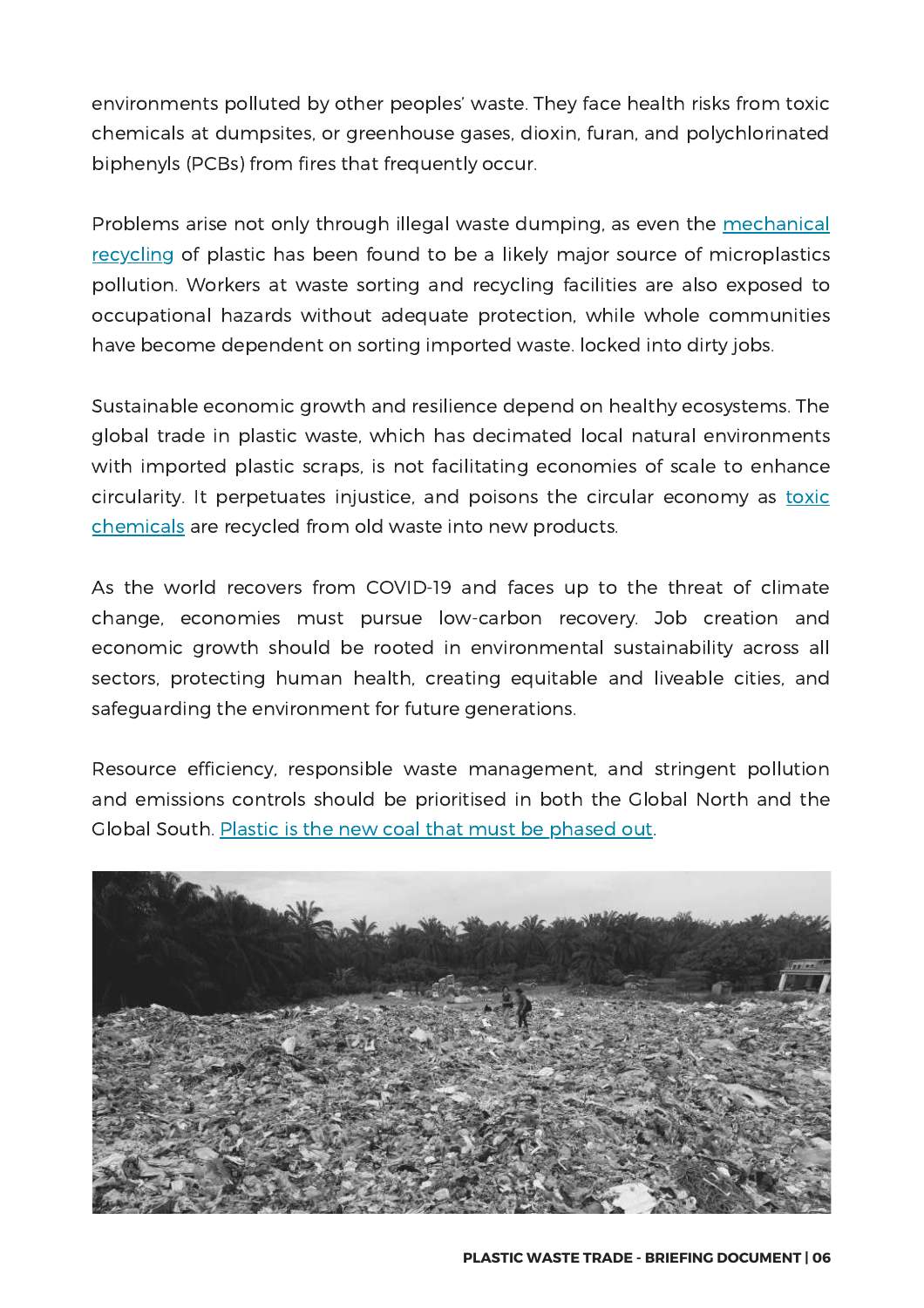

# **6. Plastic waste exports undermine domestic waste management.**

China's waste import ban exposed the inadequacy of Western plastic "recycling" [programmes.](https://www.npr.org/2020/09/11/897692090/how-big-oil-misled-the-public-into-believing-plastic-would-be-recycled) The oil and gas industry sold the idea that the majority of plastic could be and would be recycled, continuing to make and sell new plastic while aware that

recycling would never be economically or environmentally viable. In 2019, only [9%](https://www.oecd.org/newsroom/plastic-pollution-is-growing-relentlessly-as-waste-management-and-recycling-fall-short.htm) of plastic waste was recycled globally, while 22% was mismanaged.

The China ban redirected foreign plastic waste to other countries in the Global South, which already have a low capacity to process their own domestic waste and weak regulatory frameworks to protect workers and the environment.

For example, [Malaysia'](https://eia-international.org/wp-content/uploads/EIA-The-Truth-Behind-Trash-FINAL.pdf)s installed plastic recycling capacity is 515,009 tonnes but now imports on average 835,000 tonnes of plastic waste annually, while producing an estimated 2.4 million tonnes of plastic waste per year domestically.

[Indonesia](https://eia-international.org/wp-content/uploads/EIA-The-Truth-Behind-Trash-FINAL.pdf) has an installed plastic recycling capacity of 729,730 tonnes per year, imports on average 246,000 tonnes per year and produces around 12.24 million tonnes of plastic waste. This potentially leaves 11.7 million tonnes per year mismanaged.

A new [report](https://www.nap.edu/catalog/26132/reckoning-with-the-us-role-in-global-ocean-plastic-waste) found that the US is by far the world's largest generator of plastic waste, [producing](https://www.ban.org/plastic-waste-project-hub/trade-data/usa-export-data-2021-annual-summary) an estimated  $42$  [million](https://www.nationalgeographic.com/environment/article/us-plastic-pollution) tonnes in 2016. In 2021, the US exported 81,000 tonnes of plastic waste to Malaysia and 42,000 tonnes to Indonesia, as well as to several other [countries](https://www.theguardian.com/us-news/2019/jun/17/recycled-plastic-america-global-crisis).

When there is insufficient plastic recycling capacity, the plastic waste trade increases waste mismanagement by undermining domestic [collection](https://chinadialogue.net/en/cities/thai-saleng-trash-collectors-livelihoods-threatened-by-waste-imports/) and recycling programmes.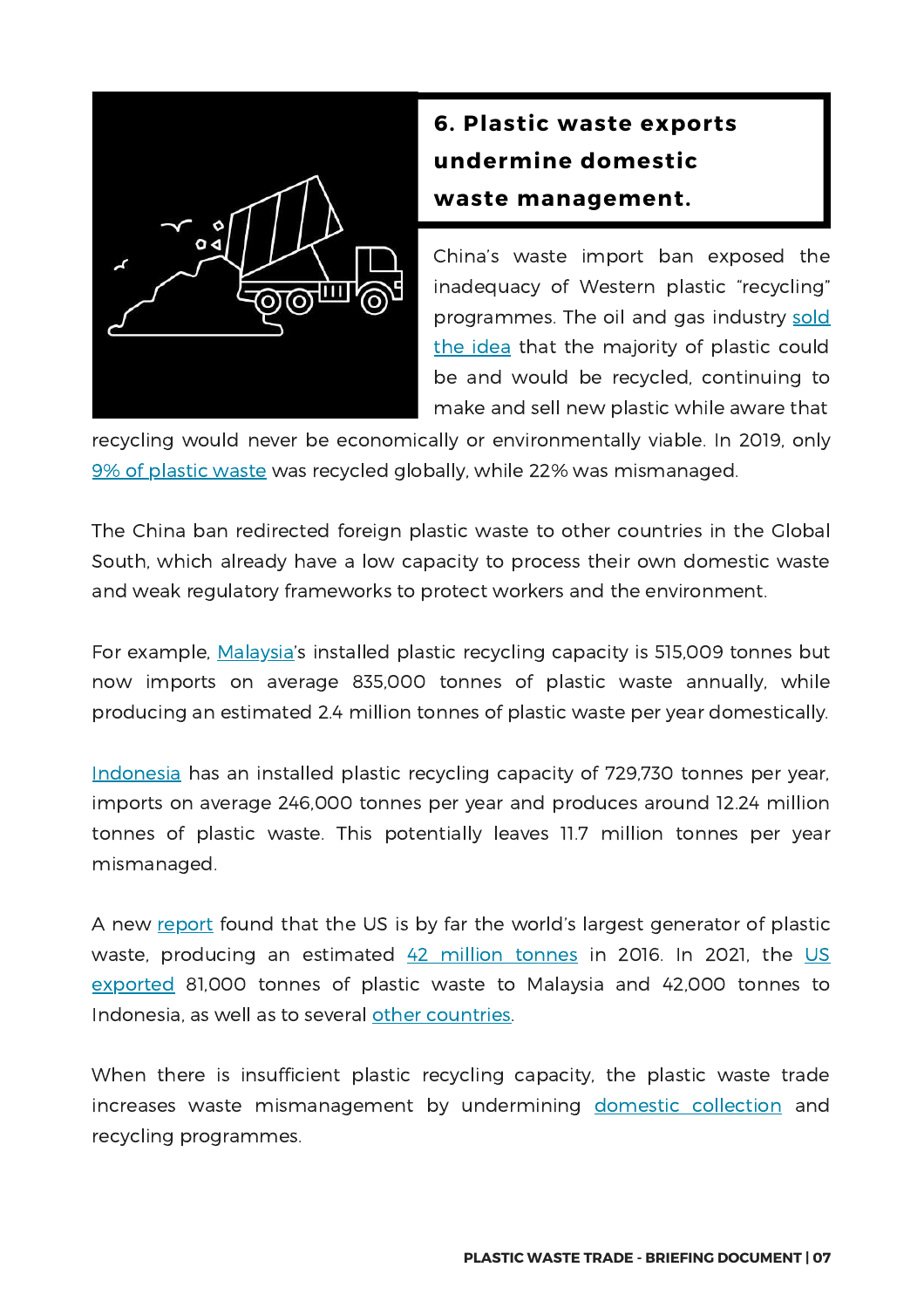In both exporting and importing countries, the waste trade distorts the externalities of and incentives for proper waste management. Pollution and responsibility are traded off together with the waste.



#### **7. Plastic waste exports allow greenwashing.**

Japan reported an effective plastic utilisation rate of [84%](https://www.pwmi.or.jp/ei/plastic_recycling_2019.pdf) in 2018, which included thermal recycling, or in other words, incineration. Japan's plastic waste [exports](https://www.ban.org/plastic-waste-project-hub/trade-data/japan-export-data) to other Asian countries, meanwhile, also remain high. Similarly, [Australia](https://ipen.org/news/plastic-waste-fuels#media) announced an export ban for

mixed plastic waste, but continues to allow the export of plastic waste dried and compacted into "refuse-derived fuel", driving massive investment in plastic waste-to-fuel processing domestically and abroad.

Other top plastic waste exporters such as the  $US$ , [Germany](https://www.ban.org/news/2021/12/1/environmental-groups-move-quickly-and-block-the-export-of-german-plastic-waste-to-vietnam), and the  $UK$  also continue to pass on the toxic burden of waste management to the importing countries. Germany exports an average of  $1$  [million](https://waste-management-world.com/a/germany-s-problems-with-plastic-waste) tonnes of plastic waste annually, topping the list of exporting countries from the EU.

Meanwhile, the UK exported [61%](https://www.bpf.co.uk/press/exporting-plastic-waste-for-recycling.aspx) of their plastic [packaging](https://www.recoup.org/p/380/uk-household-plastics-collection-survey-2020) waste in 2019 for recycling or recovery treatment, helping the UK achieve a 49.5% recycling rate for plastic packaging that year. In 2020, [20%](https://eia-international.org/report/the-uks-trade-in-plastic-waste/) of UK plastic waste (equating to 890,000 tonnes) of various types of plastic waste was exported, contributing to a 54% plastic recycling rate. That year, recovery treatment was rightly excluded from being counted as "recycling" under the UK Extended Producer Responsibility packaging scheme.

Significant quantities of plastic waste also travel as [contaminants](https://www.no-burn.org/wp-content/uploads/2022/02/UNEA-publication-packet_waste-trade.pdf) in paper waste, notably from the US and Canda to [India](https://www.cbc.ca/news/canada/montreal/enquete-recycling-plastics-montreal-1.6345558) and [Indonesia](https://www.nytimes.com/2019/11/14/world/asia/indonesia-tofu-dioxin-plastic.html). Much of this exported plastic waste ends up being burned — in open fields, in small-scale industrial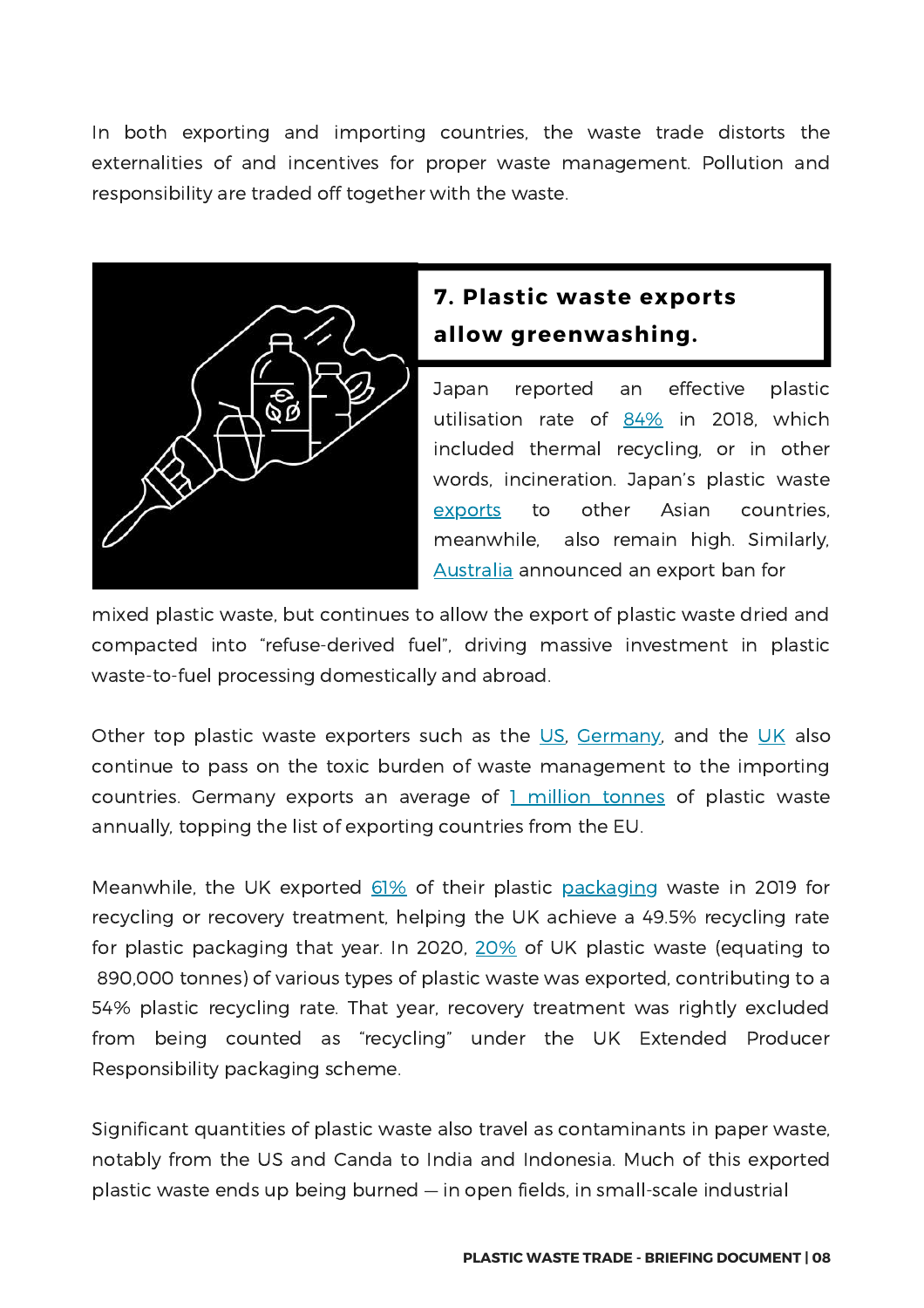cookers, in waste-to-energy incinerators, or in cement kilns. Plastic waste also forms a large portion of [electronic](https://www.greenpeace.org/static/planet4-malaysia-stateless/2020/05/4dbab0db-the-recycling-myth-2.0-the-toxic-after-effects-of-imported-plastic-waste-in-malaysia.pdf) and automotive waste streams. A majority of textile waste also comprises plastic waste.



**8. Plastic waste trade promotes false solutions: chemical recycling, wasteto-energy, plastic-to-fuel.**

Despite the global outcry, international plastic waste dumping continues under the guise of recycling, and plastic waste exports may feed into polluting and

climate-harming thermal and chemical recovery and disposal operations in importing countries.

Reuters exposed how ["advanced](https://www.reuters.com/investigates/special-report/environment-plastic-oil-recycling/) recycling" projects that have emerged in recent years in response to the global explosion of plastic waste and failed, after significant financial losses, including a [Unilever](https://www.no-burn.org/investigation-reveals-unilevers-expensive-plastic-sachet-chemical-recycling-failure/) ["chemical](https://www.no-burn.org/chemical-recycling-resources/) recycling" plant in Indonesia, which in fact uses thermal treatment (pyrolysis) in conjunction with solvent-based processing.

Japan is expanding and exporting waste-to-energy and plastic-to-fuel technologies to [Southeast](https://asia.nikkei.com/Spotlight/Environment/Southeast-Asia-s-trash-Japan-Inc.-s-power-generating-treasure) Asia, while Germany is doing the same for [India](https://www.giz.de/en/worldwide/66438.html) and other [developing](http://events.development.asia/system/files/materials/2016/09/201609-waste-energy-options-developing-countries-giz-perspective.pdf) countries. These technologies refer to the processing of municipal solid waste or plastic waste to produce energy through burning in incinerators, cement kilns or other industrial boilers, as well as other thermal treatment such as pyrolysis or gasification.

Thermal technologies including [incineration](https://www.no-burn.org/incineration/) are extremely costly and environmentally unsound approaches to [managing](https://www.ciel.org/wp-content/uploads/2019/02/OEEG-3-Position_-Urgency-of-Plastic-Pollution-Crisis.pdf) plastic waste, producing significant amounts of greenhouse gases, toxic air pollutants, highly toxic ash, and other potentially hazardous residues.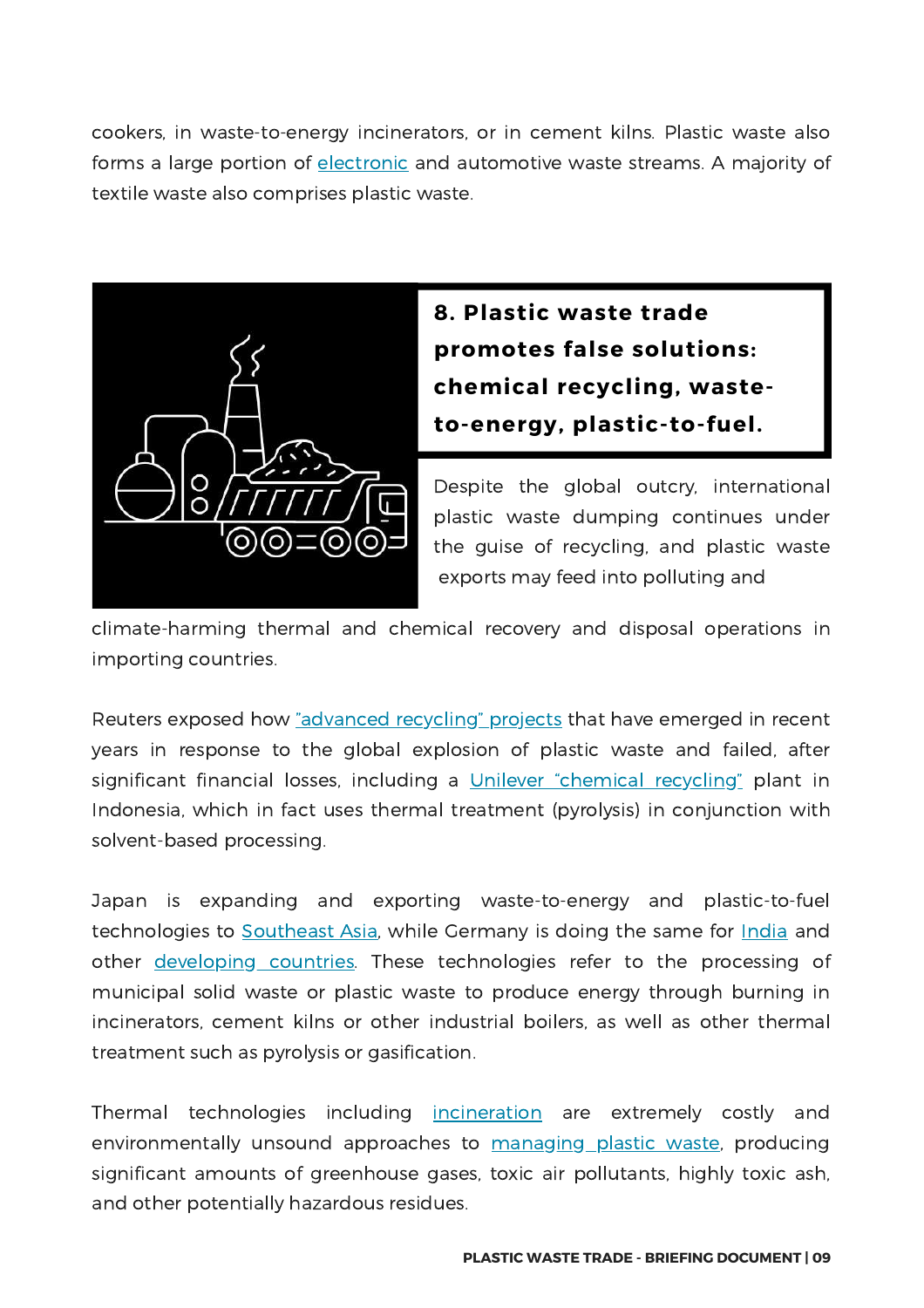Imported plastic waste always comes with some level of contamination resulting in residual non-recyclable waste that needs to be dealt with. Sending plastic waste to developing countries and subsequently pushing these waste incineration technologies on them is akin to taking others' land, water, and air to dump and burn plastic waste.

Other solutions to the plastic waste problem include downcycling activities such as eco-bricks, plastic roading, and community-based recycling of plastic waste, which contains the risk of toxic substances, additives, and microplastics leaching into the open environment. Bio-based plastics are sometimes proposed as alternatives but do not address waste or toxicity concerns and create other challenges such as land use for crops.

Solutions must focus on creating zero waste economies with reduced production, reuse, refill, community-based delivery systems and waste collection with separation-at-source, organics management, and truly circular plastic recycling of non-toxic materials. Allowing the trade of plastic waste and pursuing incineration will only block incentives for low-cost zero waste initiatives.

### **Conclusion: we must eliminate plastic waste trade from rich to weaker economies.**

Several international agreements support the reduction of marine pollution to protect marine ecosystems, including the Global Partnership on Marine Litter, the United Nations Convention on the Law of the Sea, and the Convention on Biological Diversity.

The Basel, Stockholm and [Rotterdam](http://www.basel.int/Portals/4/download.aspx?d=UNEP-CHW-LEAFLET-PUB-Brochure-PlasticPollution-2022.English.pdf) conventions exist to regulate the trade and disposal of hazardous and other wastes (including plastics), persistent organic pollutants, and toxic chemicals.

Nevertheless, these end-of-life solutions are too little, too late. Pledges to eliminate the discharge of plastic litter and microplastics into the oceans,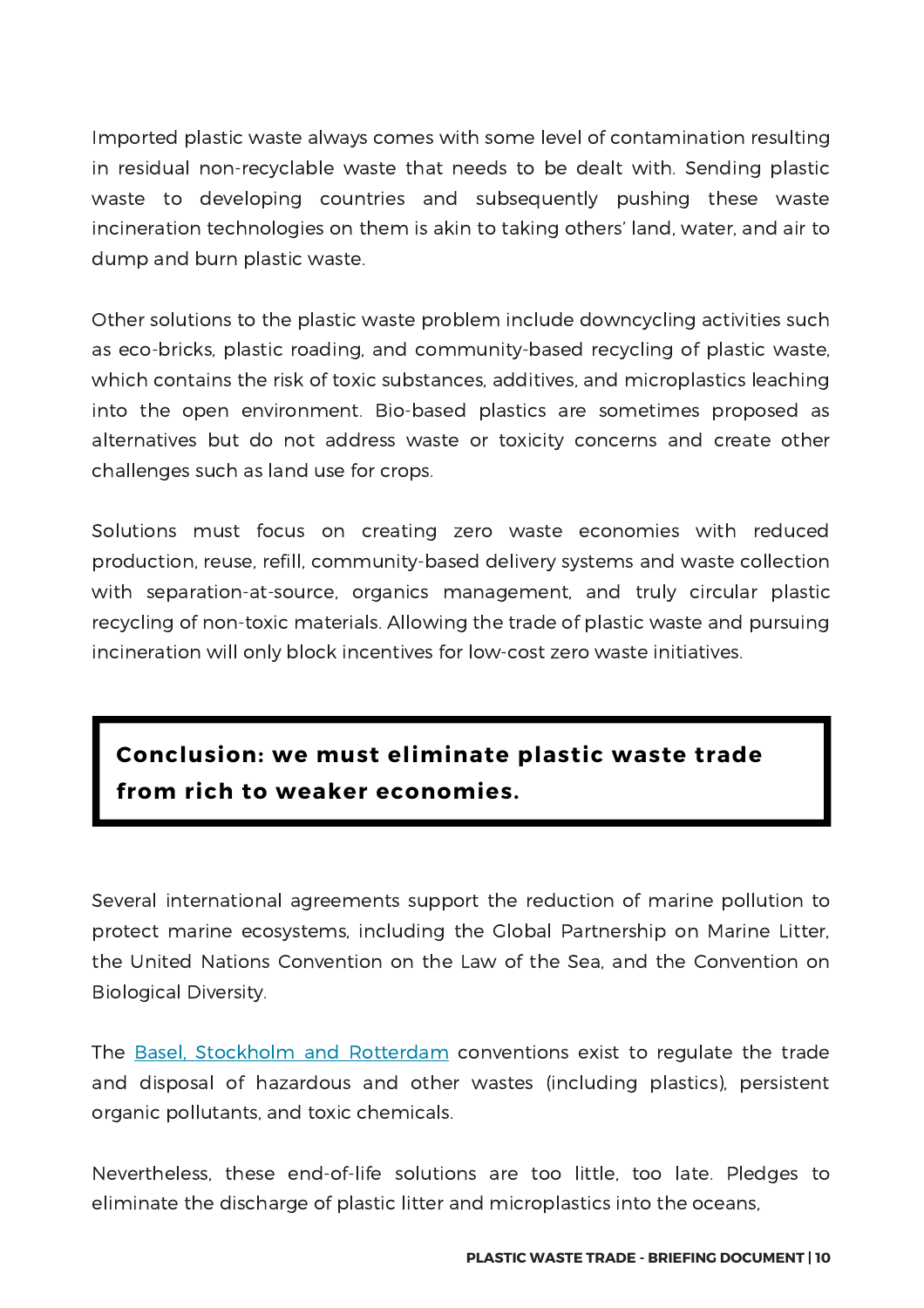including by increasing recycling, will not be effective if plastic waste is still allowed to be transported to countries with insufficient capacity to manage their own domestic plastic waste.

On 8 October 2021, the United Nations Human Rights Council adopted a landmark resolution recognising that a safe, clean, healthy, and sustainable [environment](https://undocs.org/a/hrc/48/l.23/rev.1) is a human right. This includes the right to live, work, study, and play in toxic-free environments.

#### **Plastic pollutes throughout its entire lifecycle; this must be acknowledged and the leaks, particularly through the plastic waste trade, must be plugged now.**

Plastic waste must be managed and disposed as close as possible to where it was generated, except where infrastructure is lacking to manage such waste without harming the environment or human health. Exports from OECD to non-OECD countries should be banned.

Solutions must focus on creating zero-waste economies with reduced production, reuse, refill, community-based delivery systems and waste collection with separation-at-source, organics management, and truly circular plastic recycling of non-toxic materials. Allowing the trade of plastic waste and pursuing incineration will only block incentives for low-cost zero waste initiatives in exporting and importing countries.

The negotiations and commitment to eliminate marine plastic pollution must ensure continuous support for an ambitious and legally binding **global plastic treaty** that addresses the full lifecycle of plastics, in particular, ensuring adequate provisions for the reduction of virgin plastic production. Limiting plastic waste exports without reducing plastic production will likely [trigger](https://www.no-burn.org/wp-content/uploads/2022/04/UNEA-publication-packet_waste-trade.pdf) more dumping, landfilling, and burning.

#### **THE END**